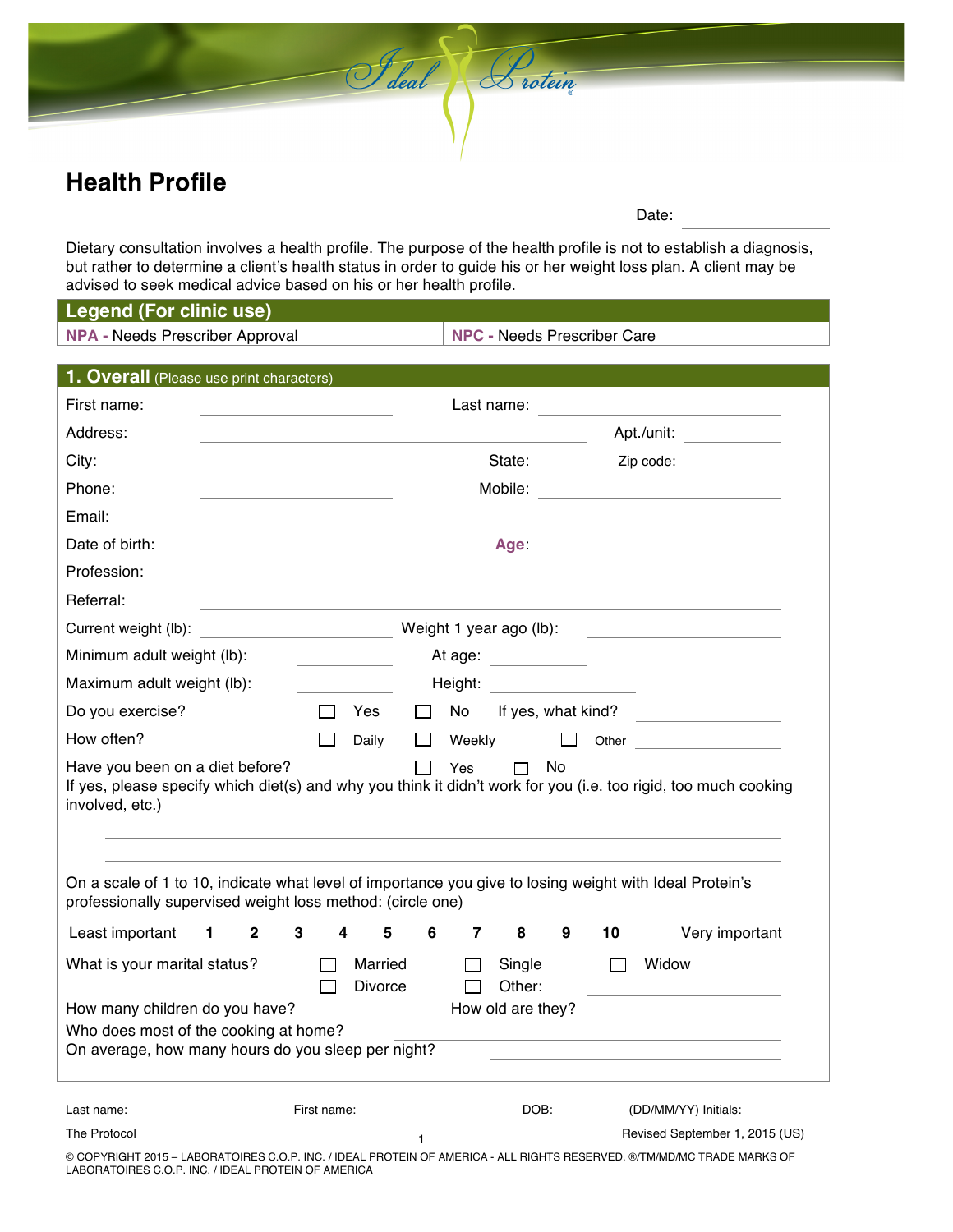

Saleal Lutein

| 2. Diabetes<br>N/A                   |                                                                   |  |  |  |  |  |  |
|--------------------------------------|-------------------------------------------------------------------|--|--|--|--|--|--|
| Do you have diabetes?                | Yes<br>No.<br>If no, please skip to next section.<br>$\mathbf{I}$ |  |  |  |  |  |  |
| Which type?                          | Type I - Insulin-dependent (insulin injections only)              |  |  |  |  |  |  |
|                                      | Type II - Non-insulin-dependent (diabetic pills)                  |  |  |  |  |  |  |
|                                      | Type II – Insulin-dependent (diabetic pills and insulin)          |  |  |  |  |  |  |
| Is your blood sugar level monitored? | No.<br>Yes<br>If so, how often?<br>$\mathsf{L}$                   |  |  |  |  |  |  |
| If so, by whom?                      | Physician<br>Mvself                                               |  |  |  |  |  |  |
|                                      | Other - please specify:                                           |  |  |  |  |  |  |
| Do you tend to be hypoglycemic?      | Yes<br>No                                                         |  |  |  |  |  |  |

**NOTE**: If you are currently on a Sodium-Glucose Co-Transporter inhibitor (SGLT-2), do not start the weight loss method.

# **3. Cardiovascular Function**  $\Box$  N/A

| Have you had any of the following conditions? |                                               |
|-----------------------------------------------|-----------------------------------------------|
| Arrhythmia (NPA)                              | Hyperkalemia (High potassium) (NPA)           |
| <b>Blood Clot (NPA)</b>                       | Hypokalemia (Low potassium) (NPA)             |
| Coronary Artery Disease (NPA)                 | Hypertension (High blood pressure) (NPA)      |
| Heart attack (NPC)                            | <b>Pulmonary Embolism (NPA)</b>               |
| Heart Valve Problem (NPA)                     | Stroke or Transient Ischemic Attack (NPA)     |
| Heart Valve Replacement (porcine/             |                                               |
| mechanical) (NPA)                             | Congestive Heart Failure (NPC)                |
| Hyperlipidemia                                | Please select one (if applicable):            |
| (High cholesterol/triglycerides)              | <b>History of Congestive Heart Failure</b>    |
|                                               | <b>Current Congestive Heart Failure (NPC)</b> |

Last name: \_\_\_\_\_\_\_\_\_\_\_\_\_\_\_\_\_\_\_\_\_\_\_ First name: \_\_\_\_\_\_\_\_\_\_\_\_\_\_\_\_\_\_\_\_\_\_\_ DOB: \_\_\_\_\_\_\_\_\_\_ (DD/MM/YY) Initials: \_\_\_\_\_\_\_  $\mathfrak{p}$ 

The Protocol **The Protocol** Constant Constanting Constanting Constanting Constanting Constanting Constanting Constanting Constanting Constanting Constanting Constanting Constanting Constanting Constanting Constanting Const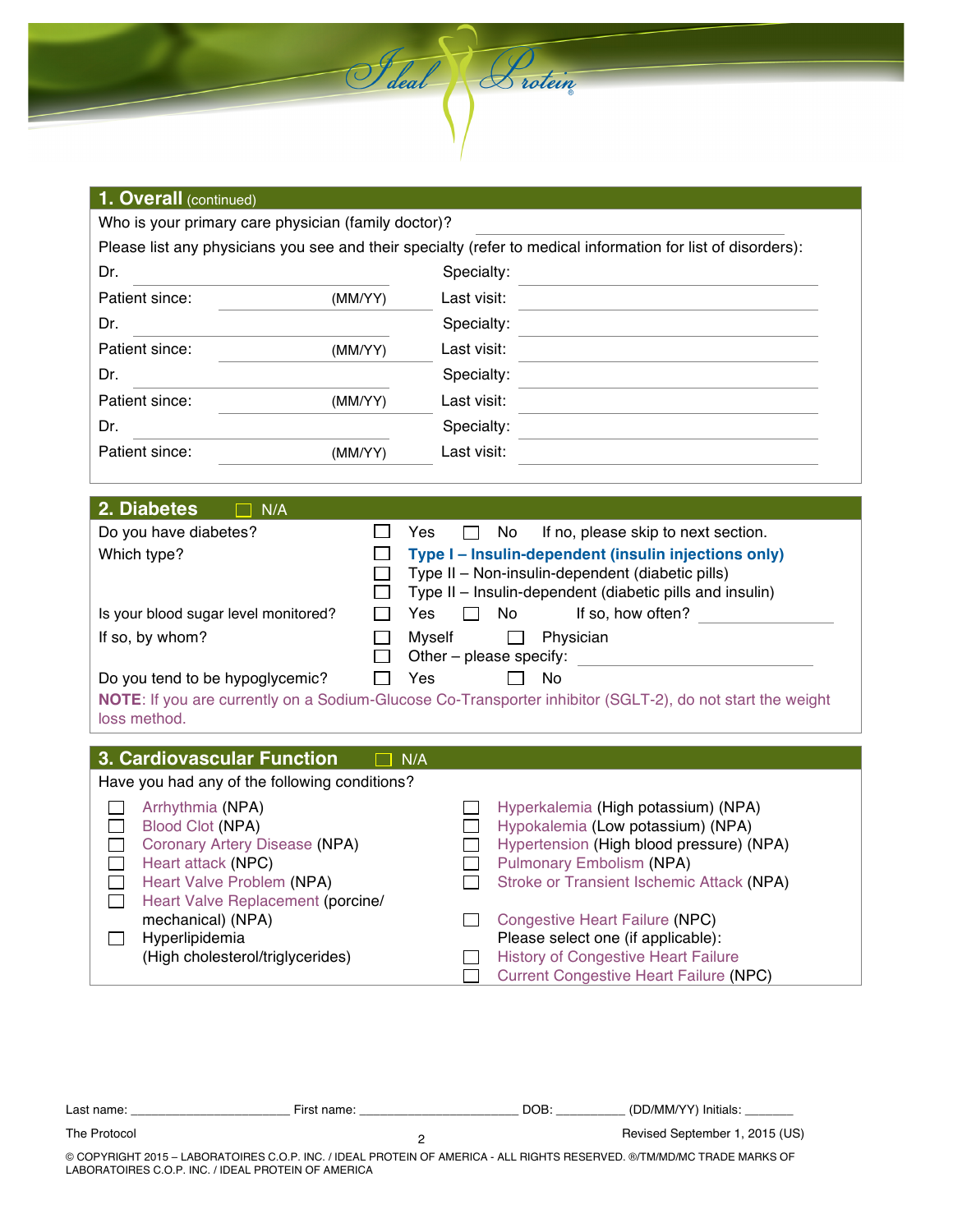| Have you ever had any type of heart surgery?                                                  | Yes | No. |  |
|-----------------------------------------------------------------------------------------------|-----|-----|--|
| If so, which type?                                                                            |     |     |  |
| Other conditions:                                                                             |     |     |  |
| If you have answered yes to any of the above conditions, please give all dates of occurrence: |     |     |  |

S deal Protein

#### **4. Kidney Function**   $\Box$  N/A

| Have you had any of the following conditions:                                                   |     |     |     |             |
|-------------------------------------------------------------------------------------------------|-----|-----|-----|-------------|
| Kidney Disease (NPA)                                                                            |     |     |     |             |
| Kidney Transplant (NPA)                                                                         |     |     |     |             |
| <b>Kidney Stones</b>                                                                            |     |     |     |             |
| Do you presently have gout?                                                                     | Yes |     | No. | Since when: |
| If yes, what medication has been prescribed?                                                    |     |     |     |             |
| If no, have you ever had gout?                                                                  |     | Yes |     | No          |
| If yes, when?                                                                                   |     |     |     |             |
| If yes to any of these events, please give dates of events. For multiple events please specify: |     |     |     |             |
|                                                                                                 |     |     |     |             |
|                                                                                                 |     |     |     |             |

| Yes. | No. | Date: |
|------|-----|-------|
|      |     |       |
| Yes  | No. |       |
|      |     |       |

| <b>6. Colon Function</b>                     | N/A                                                                                                 |                           |
|----------------------------------------------|-----------------------------------------------------------------------------------------------------|---------------------------|
| Do you have any of the following conditions: |                                                                                                     |                           |
| Constipation                                 |                                                                                                     | <b>Diverticulitis</b>     |
| Crohn's Disease                              |                                                                                                     | Irritable Bowel Syndrome  |
| Diarrhea                                     |                                                                                                     | <b>Ulcerative Colitis</b> |
|                                              | If yes to any of these conditions, please give dates of events. For multiple events please specify: |                           |
|                                              |                                                                                                     |                           |
|                                              |                                                                                                     |                           |
|                                              |                                                                                                     |                           |
|                                              |                                                                                                     |                           |
|                                              |                                                                                                     |                           |

| ∟ast name <sup>.</sup> | าame<br>∙ırst<br>____ | <b>DOB</b> | $\cdots$<br>$\sim$ 0.00 $\sim$<br>Initials<br>∵WM <i>u</i> .<br>- Y |
|------------------------|-----------------------|------------|---------------------------------------------------------------------|
|                        |                       |            |                                                                     |

3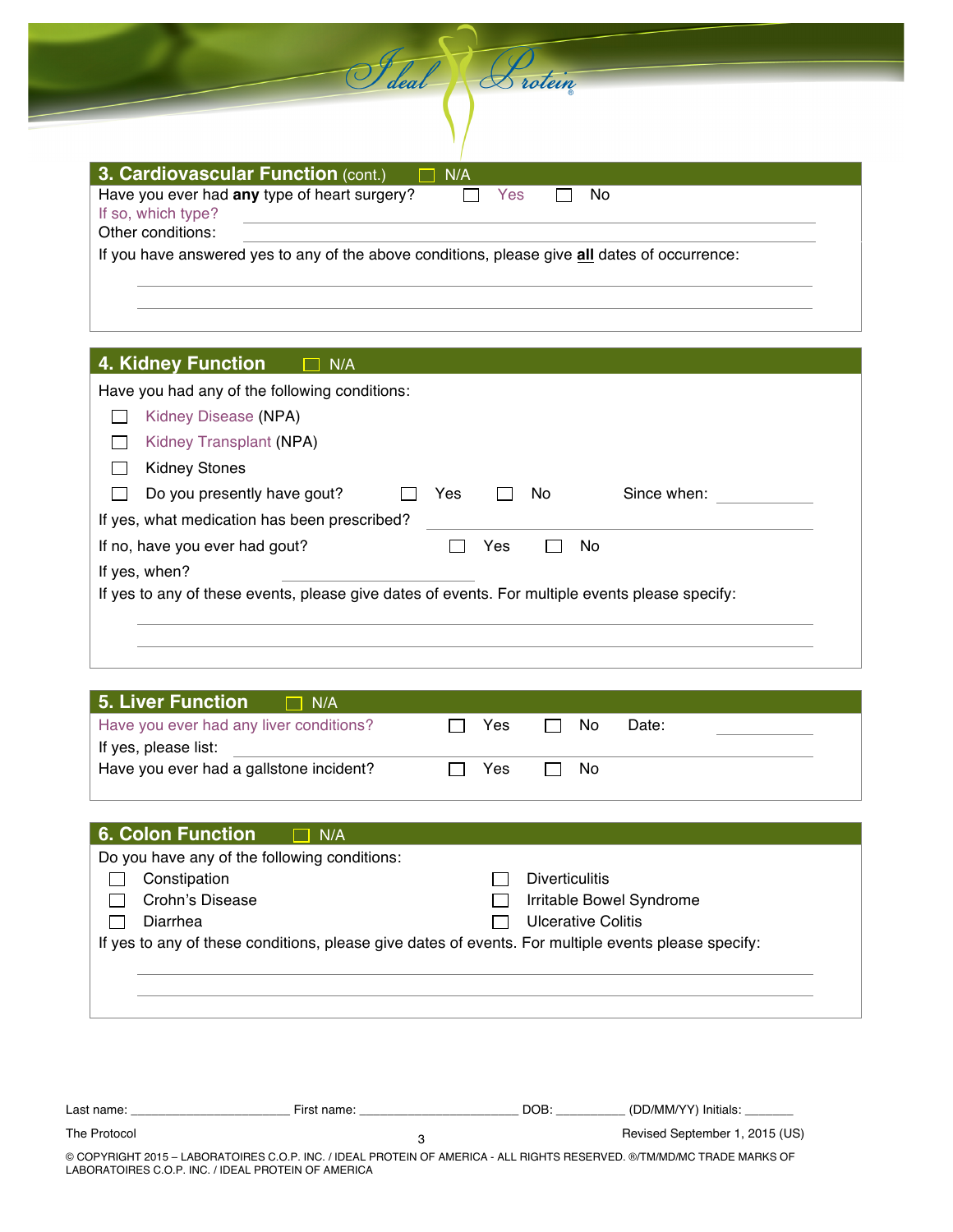| 7. Digestive Function<br>$\Box$ N/A          |                                           |
|----------------------------------------------|-------------------------------------------|
| Do you have any of the following conditions: |                                           |
| <b>Acid Reflux</b>                           | Gluten intolerance                        |
| Celiac Disease                               | Heartburn                                 |
| Gastric Ulcer (NPA)                          | <b>History of Bariatric Surgery (NPA)</b> |
| If so, what type of bariatric surgery?       |                                           |

Saleal Brotein

### 8. Ovarian/Breast Function  $\Box$  N/A

| Do you currently have any of the following conditions: |                   |     |  |  |
|--------------------------------------------------------|-------------------|-----|--|--|
| Amenorrhea                                             | Irregular periods |     |  |  |
| <b>Fibrocystic Breasts</b>                             | Menopause         |     |  |  |
| Heavy periods                                          | Painful periods   |     |  |  |
| Hysterectomy                                           | Uterine Fibroma   |     |  |  |
| Date of last menstrual cycle:                          |                   |     |  |  |
| Are you taking oral contraceptive pills?               | Yes               | No. |  |  |
| Are you pregnant?                                      | Yes               | No. |  |  |
| Are you breastfeeding?                                 | Yes               | No  |  |  |

| 9. Endocrine Function<br>N/A                    |           |
|-------------------------------------------------|-----------|
| Do you have thyroid problems?                   | Yes<br>No |
| If so, please specify:                          |           |
| Do you have parathyroid problems?               | Yes<br>No |
| If so, please specify:                          |           |
| Do you have adrenal gland problems?             | No<br>Yes |
| If so, please specify:                          |           |
| Have you been told you have Metabolic Syndrome? | Yes<br>No |
|                                                 |           |

| : name:<br>∟ast | - 1 K O 1<br>−пъ. | DOB<br>◡◡ | D/MM<br>.<br>/N<br>าitials |
|-----------------|-------------------|-----------|----------------------------|
|                 |                   |           |                            |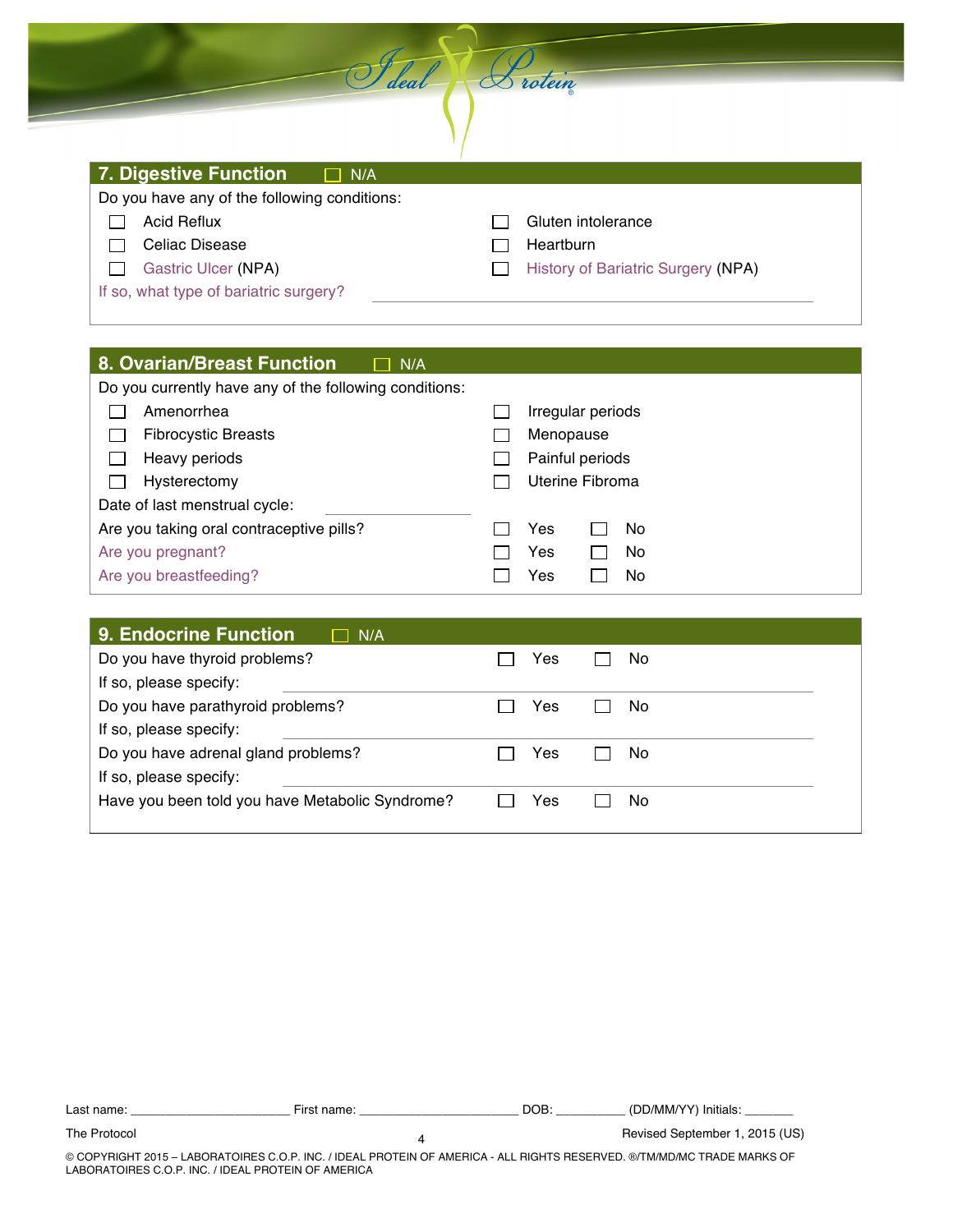| 10. Neurological/Emotional Function          | N/A |                     |
|----------------------------------------------|-----|---------------------|
| Do you have any of the following conditions: |     |                     |
| Alzheimer's disease                          |     | Depression          |
| Anorexia (History of)                        |     | Epilepsy (NPA)      |
| Anxiety                                      |     | Panic attacks       |
| <b>Bipolar disorder</b>                      |     | Parkinson's disease |
| Bulimia (History of)                         |     | Schizophrenia       |
| Other issues:                                |     |                     |
|                                              |     |                     |
|                                              |     |                     |

Sileal Protein

| 11. Inflammatory Conditions<br>$\Box$ N/A    |                           |
|----------------------------------------------|---------------------------|
| Do you have any of the following conditions: |                           |
| <b>Chronic Fatigue Syndrome</b>              | <b>Multiple Sclerosis</b> |
| Fibromyalgia                                 | Osteoarthritis            |
| Lupus                                        | Psoriasis                 |
| <b>Migraines</b>                             | Rheumatoid                |
| Other autoimmune or inflammatory condition   |                           |

| 12. Cancer<br>N/A                           |     |         |
|---------------------------------------------|-----|---------|
| Do you have cancer? (NPC)                   | Yes | No      |
| If so, what type and where is it located?   |     |         |
| Have you ever had cancer? (NPC)             | Yes | No      |
| If so, what type and where is it located?   |     |         |
| Is your cancer in remission? (NPC)          | Yes | No      |
| If so, how long have you been in remission? |     | (mm/vv) |

| 13. General $\Box$ N/A                 |            |
|----------------------------------------|------------|
| Do you have any other health problems? | Yes<br>No. |
| If so, please specify:                 |            |
|                                        |            |
|                                        |            |

| ∟ast∴<br>idi<br>טו | $\overline{a}$<br>-<br>יי<br>___ | эR<br>10 | .<br>Initials:<br>vv<br>'MM,<br>. |
|--------------------|----------------------------------|----------|-----------------------------------|
|--------------------|----------------------------------|----------|-----------------------------------|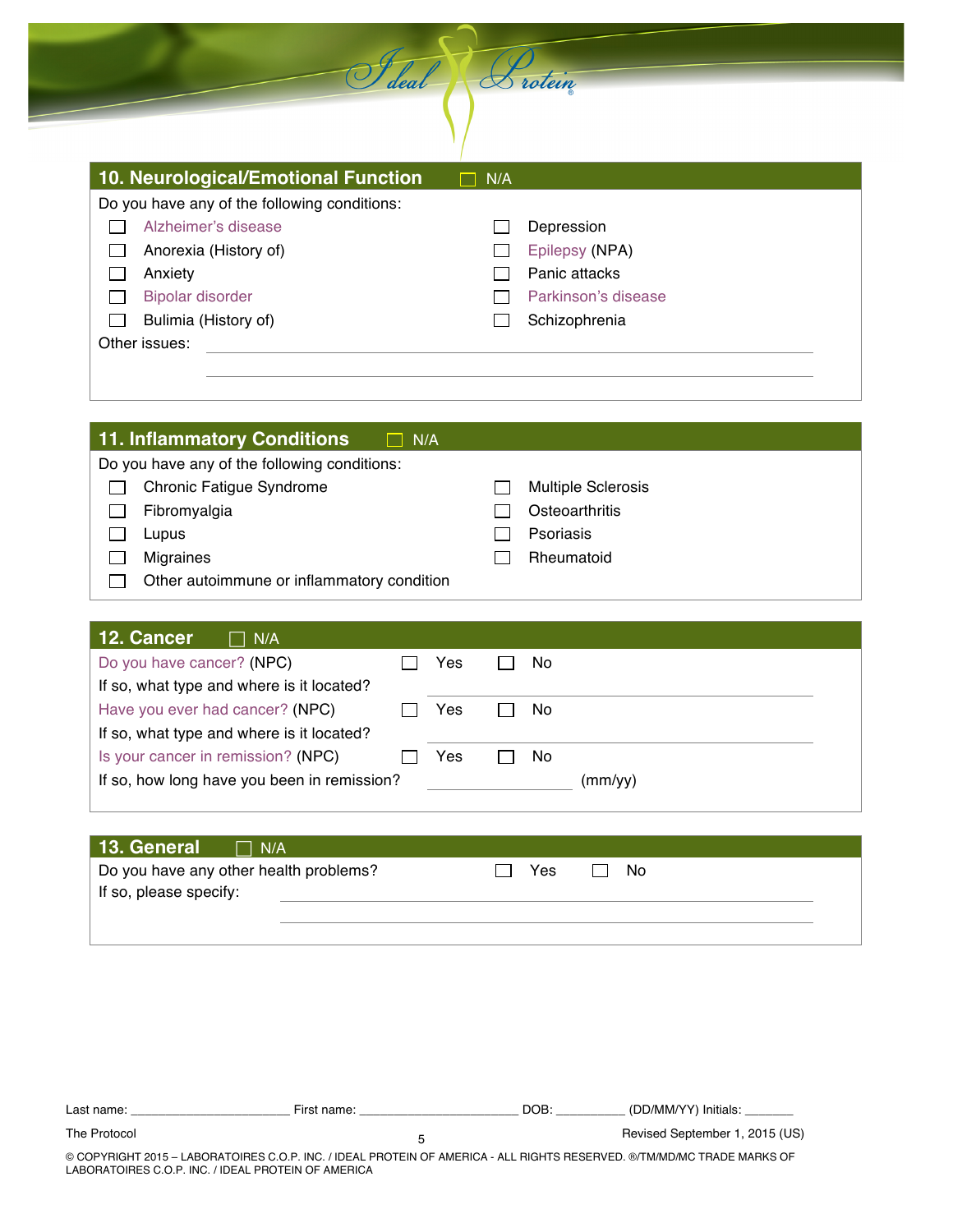| deal                               | rotein |  |
|------------------------------------|--------|--|
|                                    |        |  |
| <b>14. Allergies</b><br>$\Box$ N/A |        |  |
|                                    |        |  |

| 15. Eating Habits (Please provide honest answers so that we can help you)                                   |              |     |           |     |              |
|-------------------------------------------------------------------------------------------------------------|--------------|-----|-----------|-----|--------------|
| <b>BREAKFAST</b><br>Do you have breakfast every morning?<br>Approximate time: <u>contained</u><br>Examples: | $\mathbf{I}$ | Yes | Sometimes | No  | <b>Never</b> |
| Do you have a snack before lunch?<br>Approximate time: <u>___________________</u><br>Examples:              | $\mathbf{1}$ | Yes | Sometimes | No. | <b>Never</b> |
|                                                                                                             |              |     |           |     |              |
| <b>LUNCH</b><br>Do you have lunch every day?<br>Approximate time: <u>contained</u><br>Examples:             |              | Yes | Sometimes | No  | <b>Never</b> |
| Do you have a snack before dinner?<br>Approximate time:<br><u> 1990 - Andrea State</u><br>Examples:         | $\mathbf{L}$ | Yes | Sometimes | No  | <b>Never</b> |
|                                                                                                             |              |     |           |     |              |

| Last name:                                          | First name:                                                                                                             | DOB: | (DD/MM/YY) Initials:           |
|-----------------------------------------------------|-------------------------------------------------------------------------------------------------------------------------|------|--------------------------------|
| The Protocol                                        |                                                                                                                         |      | Revised September 1, 2015 (US) |
| LABORATOIRES C.O.P. INC. / IDEAL PROTEIN OF AMERICA | © COPYRIGHT 2015 – LABORATOIRES C.O.P. INC. / IDEAL PROTEIN OF AMERICA - ALL RIGHTS RESERVED. ©/TM/MD/MC TRADE MARKS OF |      |                                |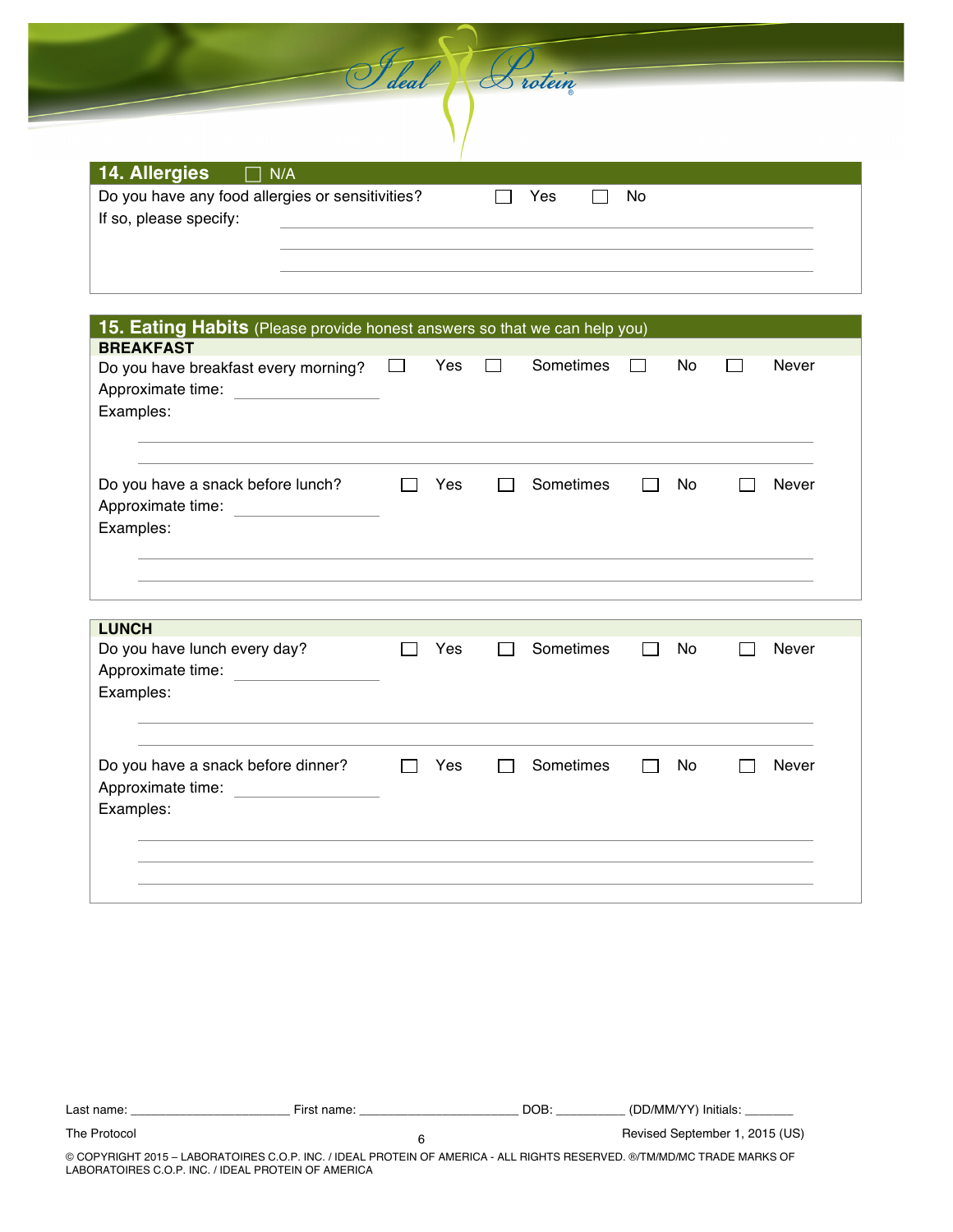**DINNER** Do you have dinner every day?  $\Box$  Yes  $\Box$  Sometimes  $\Box$  No  $\Box$  Never Approximate time: Examples: Do you have a snack at night?  $\Box$  Yes  $\Box$  Sometimes  $\Box$  No  $\Box$  Never Approximate time: Examples:

Sideal Sistein

| <b>OTHER</b>                                                       |     |     |                 |
|--------------------------------------------------------------------|-----|-----|-----------------|
| Are you a vegan?                                                   | Yes | No. |                 |
| Strict vegans do not qualify due to too many dietary restrictions. |     |     |                 |
| Are you a vegetarian?                                              | Yes | No  |                 |
| Do you smoke?                                                      | Yes | No. |                 |
| If so, how many per day?                                           |     |     |                 |
| For how many years?                                                |     |     |                 |
| Do you drink alcohol?                                              | Yes | No  |                 |
| If so, what and how often?                                         |     |     |                 |
| How many glasses of water do you drink per day?                    |     |     | glasses per day |
| How many cups of coffee do you drink per day?                      |     |     | cups per day    |
|                                                                    |     |     |                 |

Last name: \_\_\_\_\_\_\_\_\_\_\_\_\_\_\_\_\_\_\_\_\_\_\_ First name: \_\_\_\_\_\_\_\_\_\_\_\_\_\_\_\_\_\_\_\_\_\_\_ DOB: \_\_\_\_\_\_\_\_\_\_ (DD/MM/YY) Initials: \_\_\_\_\_\_\_ 7

The Protocol **The Protocol** Control Revised September 1, 2015 (US) **Revised September 1, 2015 (US)**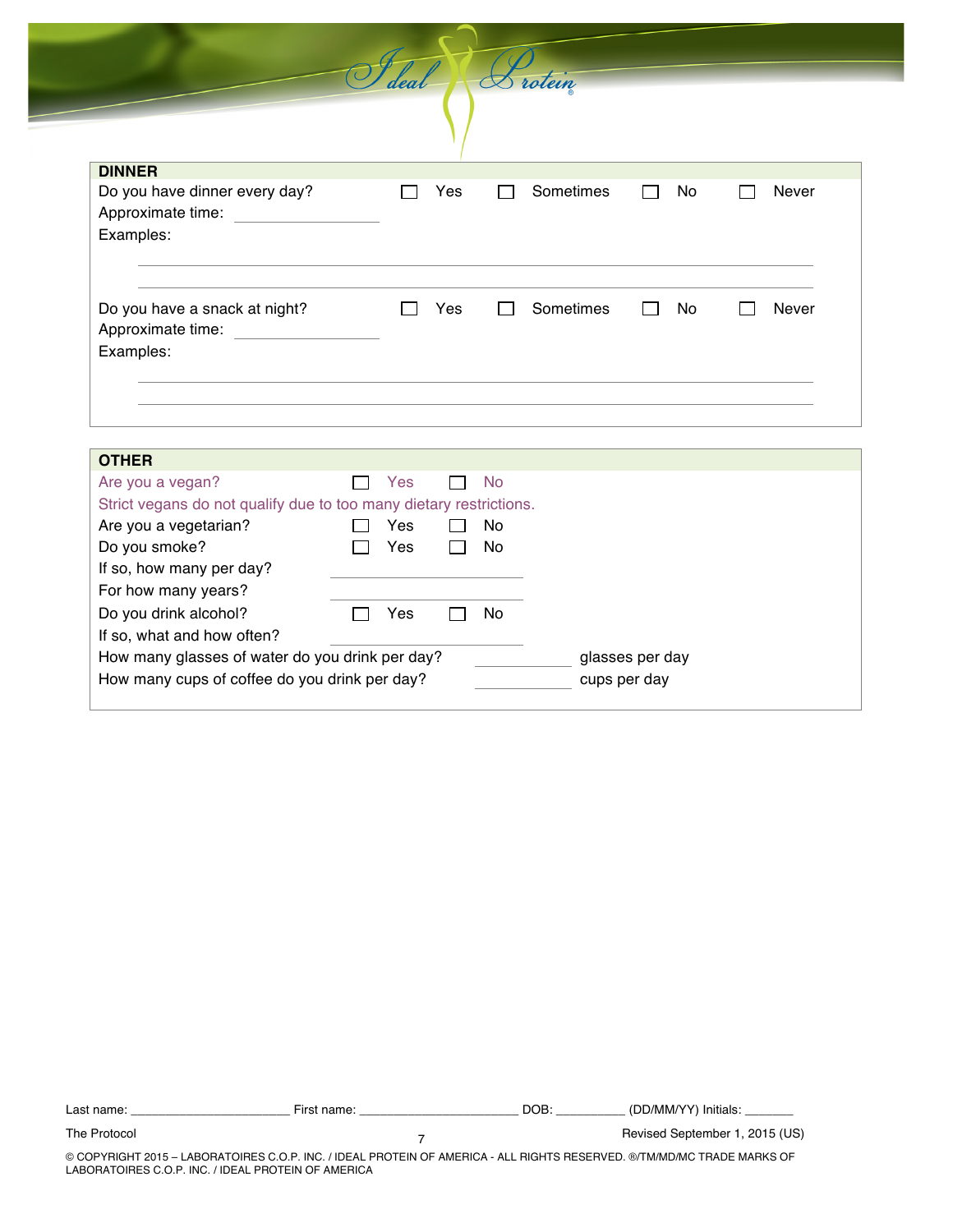#### **16. Medications & Supplements**

Please list all prescription medications and supplements you are currently taking.

Saleal Sistein

|                       | Refer to the example in the first line. |                                         |                                   |                              |                                                |  |  |  |  |
|-----------------------|-----------------------------------------|-----------------------------------------|-----------------------------------|------------------------------|------------------------------------------------|--|--|--|--|
| Name of<br>medication | Milligrams*<br>per capsule              | <b>Number of</b><br>capsules per<br>day | <b>Number of</b><br>doses per day | <b>Prescribing</b><br>doctor | <b>Reason for</b><br>taking this<br>medication |  |  |  |  |
| Vitamin X             | 500 mg                                  | $\mathbf{1}$                            | 1 x a day                         | Dr. John Doe                 | Omega 3                                        |  |  |  |  |
|                       |                                         |                                         |                                   |                              |                                                |  |  |  |  |
|                       |                                         |                                         |                                   |                              |                                                |  |  |  |  |
|                       |                                         |                                         |                                   |                              |                                                |  |  |  |  |
|                       |                                         |                                         |                                   |                              |                                                |  |  |  |  |
|                       |                                         |                                         |                                   |                              |                                                |  |  |  |  |
|                       |                                         |                                         |                                   |                              |                                                |  |  |  |  |
|                       |                                         |                                         |                                   |                              |                                                |  |  |  |  |
|                       |                                         |                                         |                                   |                              |                                                |  |  |  |  |
|                       |                                         |                                         |                                   |                              |                                                |  |  |  |  |
|                       |                                         |                                         |                                   |                              |                                                |  |  |  |  |
|                       |                                         |                                         |                                   |                              |                                                |  |  |  |  |
|                       |                                         |                                         |                                   |                              |                                                |  |  |  |  |
|                       |                                         |                                         |                                   |                              |                                                |  |  |  |  |
|                       |                                         |                                         |                                   |                              |                                                |  |  |  |  |
|                       |                                         |                                         |                                   |                              |                                                |  |  |  |  |
|                       |                                         |                                         |                                   |                              |                                                |  |  |  |  |
|                       |                                         |                                         |                                   |                              |                                                |  |  |  |  |
|                       |                                         |                                         |                                   |                              |                                                |  |  |  |  |

\*Or grams, mEq or dosage unit your doctor prescribes.

| name<br>∟ast∸ | nnm c | - - -<br>,,, | ורד | им/<br>Initials |  |
|---------------|-------|--------------|-----|-----------------|--|
|               |       |              |     |                 |  |
|               |       |              |     |                 |  |

8